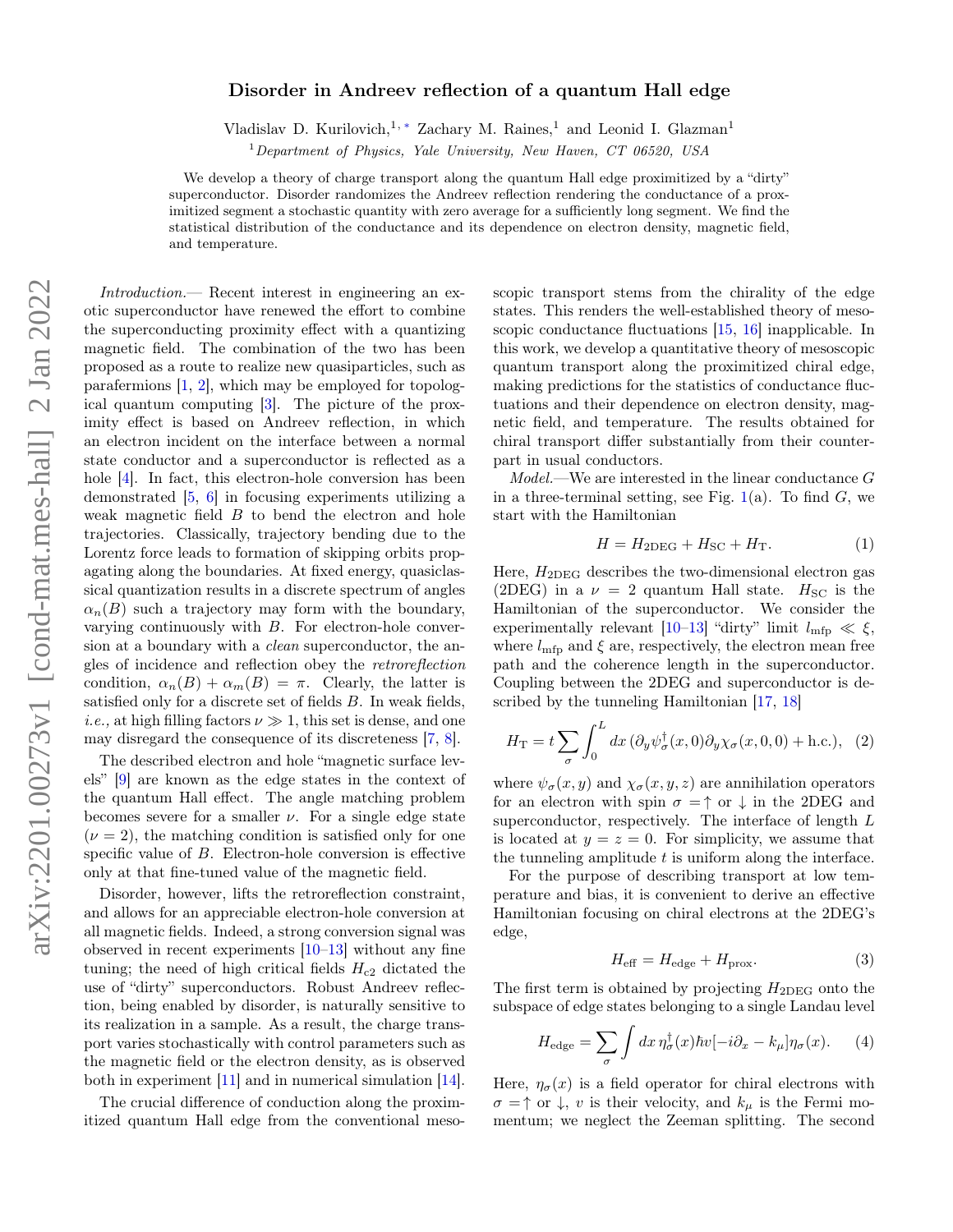

FIG. 1. (a) A chiral edge state with a segment proximitized by a "dirty", grounded superconductor. Electrons are launched towards the segment from an upstream electrode biased by voltage  $V$ . An electron propagating along the segment converts randomly into a hole over the distance  $l_A$ , which is controlled by disorder in the superconductor, see Eq. (8). (b) Evolution of the electronic wave function, see Eq. (10), is similar to the motion of a "spin" in a stochastic effective "magnetic field". The conductance  $G = I/V$  is determined by the result of a random walk of a point on a Bloch sphere.  $(c)$  G is a random quantity that fluctuates upon varying the electron density *n* in the 2DEG (traces are simulated using Eq.  $(10)$ ; units of  $n$  are the same for the two plots and are otherwise arbitrary). (d) The loss of correlation between the values of G upon a change in n is quantified by function  $\mathcal{C}(\delta n)$ , see Eqs.  $(15)$ – $(17)$ . The origin of the correlations loss is illustrated by the divergence between two stochastic trajectories on a Bloch sphere. The "spins" corresponding to different values of n experience a different effective "magnetic field", and thus drift apart in the course of evolution. The separation of the "spins" is slower for stronger disorder. As the result, the trace  $G(n)$  in panel (c) is smoother for smaller  $l_A$ .

term in Eq. (3) describes the effect of superconducting proximity. It is obtained by a standard Schrieffer-Wolff transformation. For electron energies  $E \ll \Delta$ , as measured from the Fermi level, the transformation results in

$$
H_{\text{prox}} = (\partial_y \Phi)^2 t^2 \int_0^L dx_1 dx_2 \,\hat{\eta}^\dagger(x_1) \partial_{y_1 y_2}^2 \mathcal{G}(x_1, x_2) \hat{\eta}(x_2),\tag{5}
$$

where  $\hat{\eta}(x) = (\eta_{\uparrow}(x), -\eta_{\downarrow}^{\dagger}(x))^T$ , the 2×2 matrix  $\mathcal{G}(x_1, x_2)$ is the Green's function of the superconductor at  $E = 0$ (arguments  $y_{1,2}, z_{1,2} = 0$  are suppressed for brevity),  $\Delta$ is the energy gap in the superconductor, and  $\Phi(y)$  is the transverse component of the edge state's wave function at the Fermi level.

Conductance G at  $T = 0$  can be expressed in terms of

transmission amplitudes across the proximitized segment in the normal  $(A_e)$  and Andreev  $(A_h)$  channels at  $E = 0$ ,

$$
G = G_Q(|A_e|^2 - |A_h|^2),\tag{6}
$$

where  $G_Q = 2e^2/h$  is the conductance quantum. To find G in the setup of Fig.  $1(a)$ , we thus need to solve a quantum-mechanical scattering problem.

Andreev amplitude for a short segment.—An electron experiences at most one Andreev reflection while propagating along a sufficiently short proximitized segment. The corresponding Andreev amplitude can be found perturbatively in  $H_{\text{prox}}$ . With the help of Born approximation, we obtain

$$
A_{\rm h} = -\frac{(\partial_y \Phi)^2 t^2}{v} \int dx_1 dx_2 e^{ik_\mu(x_1+x_2)} \partial_{y_1 y_2}^2 \mathcal{G}_{\rm he}(x_1, x_2), \tag{7}
$$

where  $\mathcal{G}_{he}$  is the anomalous component of the superconductor Green's function.

The Green's function in Eq. (7) is determined by the interference of electron waves in the superconductor. The stochastic interference pattern is sensitive to a particular disorder landscape in the region of size ∼ ξ adjacent to the interface. Thus,  $\mathcal{G}_{he}$  and  $A_h$  of Eq. (7) are random quantities. The latter fluctuates upon varying the magnetic field or the electron density in the 2DEG.

To characterize the statistical properties of the amplitude, we first find  $\langle A_{h} \rangle$ . The averaging here is performed over a sufficiently broad window of magnetic fields or electron densities. Formally, it is equivalent to averaging over the possible disorder configurations in the superconductor. With the help of the latter, more practical definition we obtain:  $\langle A_{h} \rangle \propto \int dx_1 dx_2 e^{ik_{\mu}(x_1+x_2)} \langle \mathcal{G}_{he}(x_1-x_2) \rangle \propto$  $\int dx e^{2ik_{\mu}x} \propto \delta(k_{\mu}).$  We see that  $\langle A_{\mathbf{h}} \rangle = 0$  unless  $k_{\mu} = 0$ . In the following, we disregard such a fine-tuning and take  $\langle A_{\rm h} \rangle = 0.$ 

Next, we compute the average probability of the Andreev reflection  $\langle |A_h|^2 \rangle$ . As follows from Eq. (7), we need to average product of the anomalous Green's functions of the superconductor. Such an average can be expressed in terms of the normal-state diffuson and Cooperon via a standard procedure (see, e.g., Ref. 19). Assuming that the thickness of the superconducting film and L exceed  $\xi$ , we obtain [20]

$$
\langle |A_{\rm h}|^2 \rangle = \frac{L}{l_{\rm A}}, \qquad \frac{1}{l_{\rm A}} = \frac{4\pi g^2}{G_Q \sigma} \ln \frac{\xi}{l_{\rm mfp}}.\tag{8}
$$

Here  $g = 2\pi^2 G_Q t^2 (\partial_y \Phi)^2 \nu_{\text{QH}} \nu_{\text{M}} p_F / \hbar$  is the conductance per unit length of the interface between the quantum Hall edge and the metal in the normal state. Along with the dependence on  $\Phi(y)$ , the conductance g is proportional to the one-dimensional density of edge states  $\nu_{\text{QH}} = 1/(2\pi\hbar v)$ . It is also proportional to the normalstate density of states  $\nu_M$  and Fermi momentum  $p_F$  in the superconductor. Unlike in the clean case, the leading contribution to the Andreev reflection comes from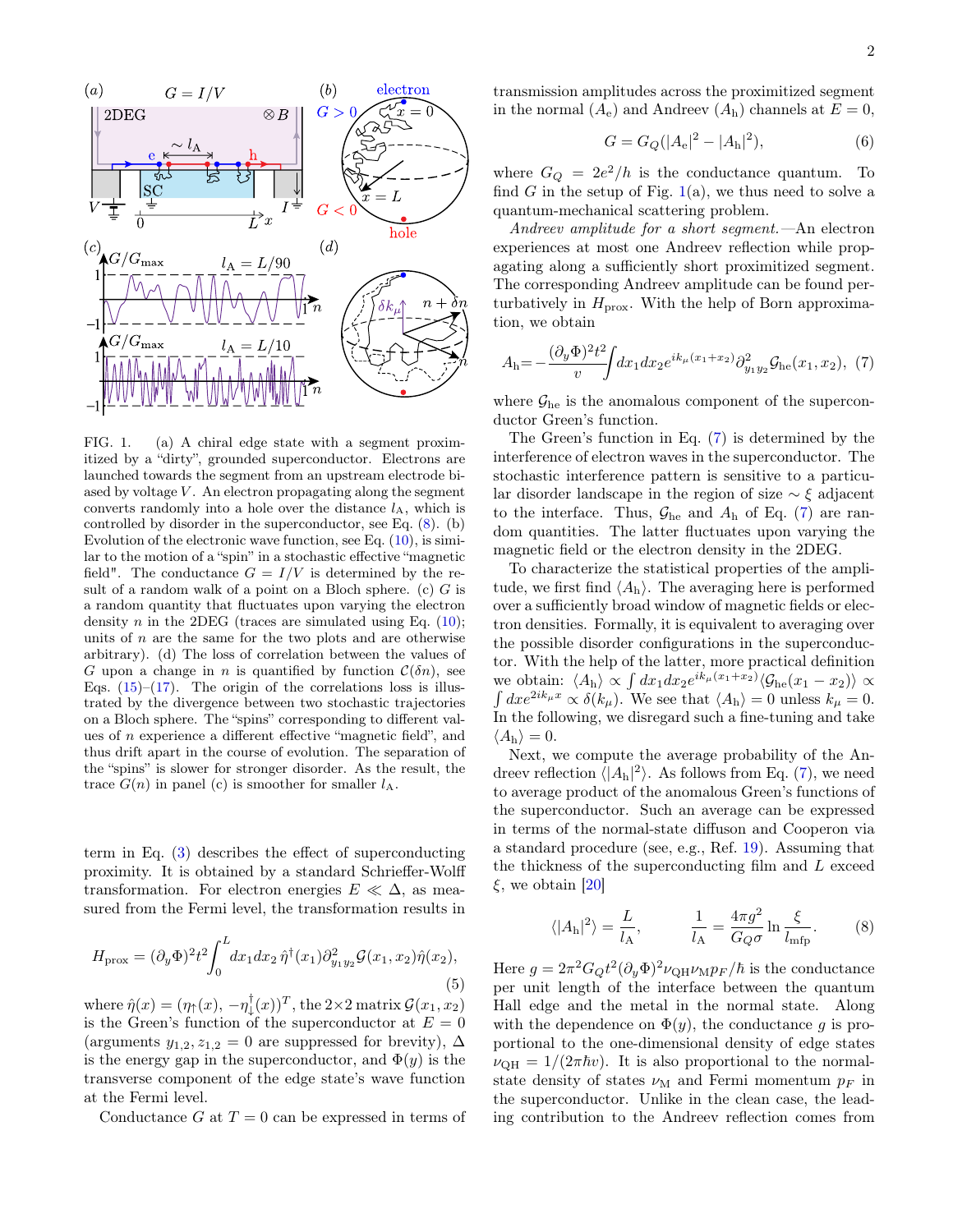electron trajectories much longer than the Fermi wavelength, with length scale set instead by  $\xi \gg l_{\text{mfp}}$ . The presence of the logarithmic factor and the appearance of the normal-state conductivity  $\sigma$  in  $1/l_A$  results from the diffusive motion of electron in the superconductor.

The perturbative result, Eq. (7), is applicable at  $L \ll$  $l_A$ . Under this condition,  $A_h$  is a Gaussian random variable which allows one to compute all moments of  $A<sub>h</sub>$  distribution. Using Eq. (6) we find  $\langle G \rangle = G_Q(1 - 2L/l_A)$ and  $\langle \langle G^2 \rangle \rangle = \langle G^2 \rangle - \langle G \rangle^2 = 4G_Q^2 L^2 / l_A^2$  for the average value and fluctuation of the conductance.

Conductance of a long segment.—At  $L \gg l_A$ , an incident electron experiences multiple Andreev reflections upon traversing the proximitized segment. The firstorder perturbation theory cannot be applied directly to find the amplitude  $A_h$  in this case. Instead, we track how the quasiparticle wave function evolves along the segment piece by piece.

We break the segment into a series of short elements with length  $\delta L$  satisfying  $\xi \ll \delta L \ll l_A$ . Under these conditions, the Andreev amplitudes of different elements  $\delta A_h(x)$  are statistically independent and may still be evaluated perturbatively,  $\delta A_h(x) = \alpha(x) \cdot \sqrt{\delta L}$ . In addition to Andreev reflections, a quasiparticle may experience forward scattering due to an excursion in the superconductor. Similarly to  $\delta A_{h}(x)$ , we find [20] for the electron forward scattering phase  $\delta\Theta(x) = \vartheta(x) \cdot \sqrt{\delta L}$ . Variables  $\alpha(x)$  and  $\vartheta(x)$  are Gaussian and independent,  $\langle \alpha(x)\vartheta(x') \rangle = 0.$  Using Eq. (8) and a similar relation for  $\langle \Theta^2 \rangle$  we obtain for the correlators

$$
\langle \alpha(x)\alpha^*(x')\rangle = \langle \vartheta(x)\vartheta(x')\rangle = \frac{1}{l_A}\delta(x - x'). \tag{9}
$$

The change of the wave function across each element is small. Therefore, we can describe the wave function evolution by a differential equation:

$$
i\frac{\partial}{\partial x}\begin{pmatrix} a_{\rm e}(x) \\ a_{\rm h}(x) \end{pmatrix} = \begin{pmatrix} -\vartheta(x) & \alpha^*(x) \\ \alpha(x) & \vartheta(x) \end{pmatrix} \begin{pmatrix} a_{\rm e}(x) \\ a_{\rm h}(x) \end{pmatrix}.
$$
 (10)

Here  $a_e(x)$  and  $a_h(x)$  are the electron and hole components of the quasiparticle wave function, respectively.

Equation (10) describes a unitary evolution of a twocomponent spinor, which can be visualized as a random walk of a point on a Bloch sphere, see Fig. 1(b). We parameterize  $a_e(x) = \cos(\theta(x)/2)$  and  $a_h(x) =$  $e^{i\phi(x)}\sin(\theta(x)/2)$ , where  $\theta$  and  $\phi$  are polar and azimuthal angles on the sphere, respectively [21]. The conductance  $G = G_Q \cos \theta(L)$  can be expressed in terms of a solution of Eq. (10) with initial condition  $\theta(0) = 0$ .

To determine the statistics of conductance fluctuations, we derive a Fokker-Planck equation [22] for the distribution function  $\mathcal{P}(\theta, \phi|x)$  with help of Eq. (9):

$$
\frac{\partial \mathcal{P}}{\partial x} = \frac{1}{l_{\mathbf{A}}} \left( \Delta_{\theta, \phi} + \partial_{\phi}^{2} \right) \mathcal{P}.
$$
 (11)

Here  $1/l_A$  plays the role of a diffusion coefficient in the amplitude's random walk. Equation (11) can solved straightforwardly in terms of angular harmonics,  $\mathcal{P}(\theta,\phi|x) = \sum_{l=0}^{\infty} (2l+1) P_l(\cos\theta) e^{-l(l+1)x/l_A}/4\pi$ , where  $P_l(z)$  are Legendre polynomials.

Using the found distribution function, we obtain for the average conductance [23]:

$$
\langle G \rangle = G_Q e^{-2L/l_A}.
$$
 (12)

At  $L \gg l_A$ , conductance G is distributed uniformly in the interval  $[-G_Q, G_Q]$  with  $\langle G \rangle = 0$  and variance  $\langle \langle G^2 \rangle \rangle = G_Q^2/3$ . Thus, the conductance fluctuations pattern is sign-alternating and evenly distributed between positive and negative values, see Fig.  $1(c)$ .

Suppression of fluctuations by vortices.—Only a type II superconductor can withstand magnetic field B required to enter the quantum Hall regime in the 2DEG. Such field induces vortices, which lead to a non-vanishing density of states in the superconductor at the Fermi level [24]. As a result, an electron or a hole propagating along the edge can tunnel normally into the superconducting electrode thus not contributing to G. This leads to attenuation of conductance fluctuations.

The probability of an incident electron to survive the propagation along the proximitized segment and reach the downstream electrode (as a particle or as a hole) decreases exponentially with L:

$$
p_{\text{surv}} = \exp\left[-\frac{gL}{G_Q}\frac{\bar{\nu}}{\nu_{\text{M}}}\right].\tag{13}
$$

Here the induced by vortices density of states  $\bar{\nu}$  is taken at  $E = 0$  and averaged along the interface. Despite the attenuation, at  $L \gg l_A$  the conductance distribution remains uniform. However, its spread reduces to the interval  $[-G_{\text{max}}, G_{\text{max}}]$  and its variance becomes

$$
\langle \langle G^2 \rangle \rangle = \frac{G_{\text{max}}^2}{3}, \qquad G_{\text{max}} = G_Q p_{\text{surv}}.
$$
 (14)

Ratio  $\bar{\nu}/\nu_M$  in Eq. (13) increases with  $B/H_{c2}$ , reaching unity at the upper critical field,  $B = H_{c2}$ . Consequently,  $\langle \langle G^2 \rangle \rangle$  decreases with increasing B. This is qualitatively consistent with the observations of Ref. [11].

Conductance correlation function.—We now find the correlation function of the conductance fluctuations with the electron density  $n$  in the 2DEG,

$$
\mathcal{C}(\delta n) = \langle \langle G(n) \cdot G(n + \delta n) \rangle \rangle. \tag{15}
$$

Variation of density  $\delta n$  shifts the Fermi momentum of chiral electrons by  $\delta k_{\mu} = \delta n (\partial \mu / \partial n) / (\hbar v)$ , where  $\partial \mu / \partial n$ is the inverse compressibility of the quantum Hall state.  $\delta k_{\mu}$  affects the phases of Andreev reflection amplitudes, whose interference determines the conductance. We see from Eq. (7) that  $\alpha(x) \to \alpha(x)e^{2i\delta k_\mu x}$  upon changing  $n \to n + \delta n$ . Applying this modification to Eq. (10) and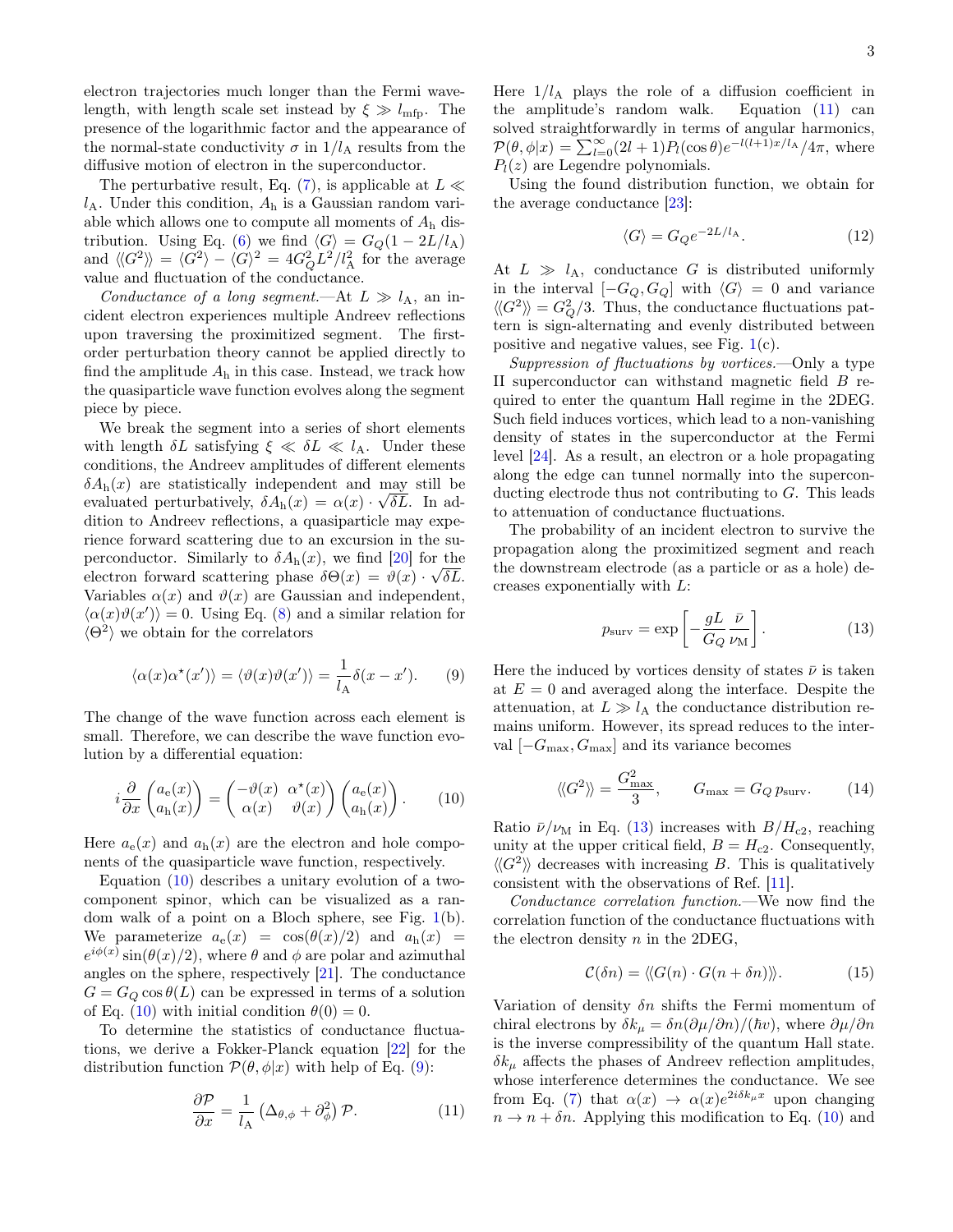using Eq. (9), we derived [20] a differential equation for  $\mathcal{C}(\delta n)$  as a function of L. Solving it, we find at  $L \gg l_A$ :

$$
\mathcal{C}(\delta n) = \langle \langle G^2 \rangle \rangle \, \exp\left[ -\frac{4}{3} \Big( \frac{\delta n}{n_{\text{cor}}} \Big)^2 \right]. \tag{16}
$$

The correlation density  $n_{cor}$  is given by:

$$
n_{\text{cor}} = \frac{\partial n}{\partial \mu} \frac{\hbar v}{\sqrt{l_{\text{A}} L}}.\tag{17}
$$

The dependence of Eq.  $(17)$  on L and  $l_A$  is of particular note. Firstly,  $n_{\text{cor}} \propto 1/\sqrt{L}$  reflects the diffusive character of the wave function evolution. In contrast, periodic oscillations of the quasiparticle between electron and hole states in the absence of disorder would lead to  $\mathcal{C}(\delta n)$  variation on a scale  $\delta n \propto 1/L$  [25]. Secondly,  $n_{\text{cor}} \propto 1/\sqrt{l_{\text{A}}}$ increases with disorder in superconductor, as  $l_A \propto \sigma$ , cf. Eq. (8). Thus, the pattern of mesoscopic fluctuations is *smoother* for a dirtier superconductor, see Fig.  $1(c)$ . This unusual behavior is similar in its origin to the motional narrowing in nuclear magnetic resonance [26].

The conductance also fluctuates with the magnetic field. The generalization of Eq. (16) reads  $\mathcal{C}(\delta n, \delta B) =$  $\langle G^2 \rangle \propto \exp[-\frac{4}{3}\delta k_\mu^2 l_A L] \exp[-\frac{8}{3}(\delta g/g)^2 L/l_A].$  Change in the Fermi momentum  $\delta k_{\mu}(\delta n, \delta B)$  varies the phases of the Andreev reflection amplitudes (as discussed above). Variation  $\delta q(\delta n, \delta B)$  affects the amplitudes magnitude through the dependence of  $\Phi(y)$  and v on B and n, cf. Eq. (7). The functions  $\delta g$  and  $\delta k_\mu$  acquire a particularly simple form in the limit of high compressibility [27]:  $\delta g/g = 2 \delta B/B$  and  $\delta k_{\mu}(\delta n, \delta B) = \frac{1}{v} \frac{\partial \mu}{\partial n} [\delta n - \nu \delta B/\phi_0],$ where  $\nu(n, B)$  is the quantum Hall filling factor and  $\phi_0 = hc/e.$ 

Effect of a vortex entrance.— In the above we disregarded the entrance of vortices in the superconductor through the interface. An entering vortex introduces a kink in the phase of the order parameter near the interface. This affects the interference between the Andreev reflection processes thus leading to a jump  $\delta G$  in the conductance.

The magnitude of  $\delta G$  is a random quantity whose statistical properties depend on the relation between d and  $l_A$ , where d is the distance of the vortex core to the interface. We compute the variance,  $C_{\text{jump}}(d) = \langle (\delta G)^2 \rangle$ , where the average is evaluated over a window of electron densities of width exceeding  $n_{cor}$ . To do that, we compare the results of the wave function evolution along the proximitized segment before and after the vortex has entered.

The vortex entrance leads to  $\alpha(x) \to \alpha(x) e^{-i\delta \varphi(x)}$  in Eq. (10). The phase  $\delta\varphi(x) = \pi + \arctan([x - x_{\rm v}]/d)$ interpolates between 0 and  $2\pi$  over the interval  $|x-x_v| \sim$ d, where  $x_v$  is the x-coordinate of the vortex core. The overall interference pattern does not change substantially if  $d \ll l_A$ . Under this condition, the conductance jump is small. It is also small in the opposite limit,  $d \gg l_A$ , in

which the presence of  $\delta\varphi(x)$  can be accounted for with the help of the adiabatic approximation applied to Eq.  $(10)$ . We find [20]

$$
\frac{\mathcal{C}_{\text{jump}}(d)}{\langle\!\langle G^2\rangle\!\rangle} = \begin{cases} \frac{32\pi d}{3l_A}, & d \ll l_A, \\ \frac{4\pi l_A}{3d}, & d \gg l_A. \end{cases} \tag{18}
$$

The two asymptotes match each other at  $d \sim l_A$ . In this case, the conductance jump is maximal and comparable to the signal itself,  $C_{\text{jump}}(d) \sim \langle \langle G^2 \rangle \rangle$ . This regime is relevant for the data presented in Ref. [11].

Conductance fluctuations at finite temperature.— In a conventional mesoscopic conductor, the electron transmission amplitudes at energies  $E_1$  and  $E_2$  are uncorrelated if  $|E_1 - E_2| \ge E_{\text{Th}}$ . The Thouless energy here is determined by the electron propagation time across the sample;  $E_{\text{Th}} = \hbar v/L$  in the ballistic limit. Thus, the ordinary mesoscopic conductance fluctuations [15, 16] are smeared out at temperature  $T \gtrsim T_{\rm sm} = \hbar v/L$ .

While quasiparticles propagate ballistically along the proximitized quantum Hall edge, the energy scale  $\hbar v/L$  is irrelevant for the correlation of Andreev amplitudes. The main mechanism responsible for the variation of  $A<sub>h</sub>$  with E is the dependence of the anomalous Green function on  $E/\Delta$  in Eq. (7) generalized to finite energy [28]. Using Eq. (10) to compare  $A_h$  at different E, it is easy to show that fluctuations of G at  $L \gg l_A$  are smeared out above  $T_{\text{sm}} \sim \Delta \, (l_{\text{A}}/L)^{1/4}$ , in stark contrast with a conventional ballistic conductor. The difference stems from the chiral nature of the edge, which prohibits backscattering and formation of standing waves.

The found weak dependence,  $T_{\rm sm} \propto L^{-1/4}$ , prompts us to explore inelastic scattering as a mechanism of the fluctuations suppression. In one dimension, inelastic pair collisions are forbidden by the energy and momentum conservation [29]. Violation of translation invariance by disorder allows for the pair collisions at the edge and leads to a standard Fermi liquid estimate for the scattering rate,  $\tau_{\text{in}}^{-1}(T) = bT^2$  [30]. The conductance fluctuations are suppressed at temperature exceeding  $T_{\text{in}}$  such that  $v \tau_{\text{in}}(T_{\text{in}}) \sim L$ . We then find  $T_{\text{in}} \propto L^{-1/2}$ .

The coefficient b is not universal and depends on disorder. If the latter is due to the electron excursions into the dirty superconductor, then we can estimate  $b \sim \left[\frac{e^2}{\kappa \hbar}\right]$  $\frac{e^2}{\kappa \hbar v} \Big|^2 \frac{v}{l_A} \frac{1}{(\hbar \omega_c)^2}$ , where  $\kappa$  is the dielectric constant of the environment and  $\omega_c$  is the cyclotron frequency. In this case, we obtain  $T_{\text{in}} \sim \hbar \omega_c [\kappa \hbar v/e^2](l_A/L)^{1/2}$ . The comparison of  $T_{\text{in}}$  and  $T_{\text{sm}}$  is very sensitive to  $\hbar\omega_c/\Delta$ .

Conclusions.— Disorder allows for efficient Andreev reflection of a quantum Hall edge without fine-tuning, but it introduces randomness in the edge transport. Electrons stochastically convert into holes over a length scale  $l_A$ , see Eq. (8). This stochasticity results in conductance fluctuations with the variation of electron density or magnetic field strength. For a long edge,  $L \gg l_A$ , the average conductance  $\langle G \rangle$  vanishes, see Eq. (12), while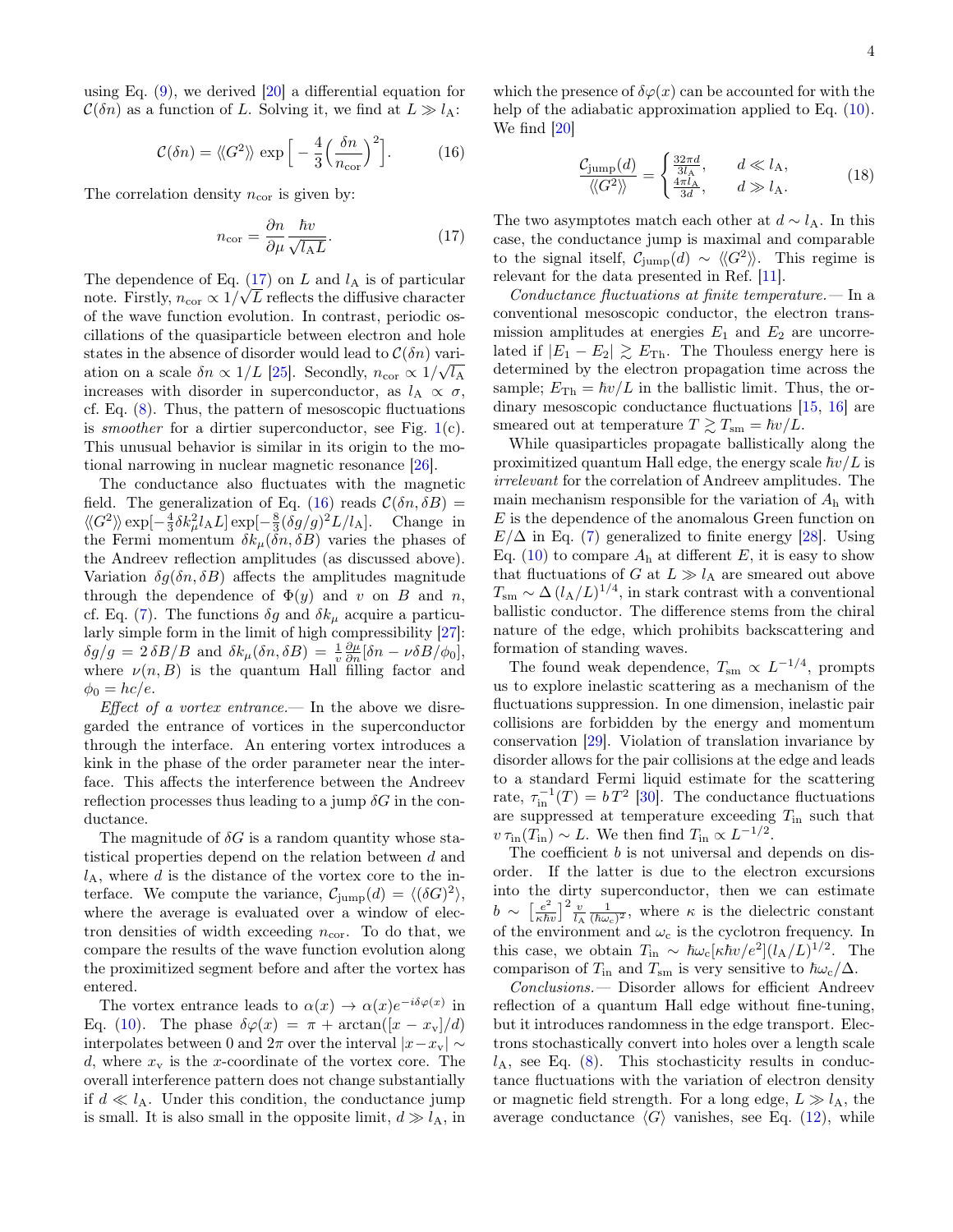in the absence of vortices the individual realizations of G vary within an interval  $\pm 2e^2/h$ . Electron tunneling into the cores of the vortices in the superconductor shrinks this interval, see Eqs. (13) and (14), due to electrons being lost to ground. The ensemble averaging of G can be experimentally achieved in a given sample by varying the electron density  $n$  by amount exceeding  $n_{\rm cor}$  of Eq. (17). At smaller variation, the values of G are correlated, see Eq. (16). Variation of magnetic field also results in conductance fluctuations, including abrupt changes associated with a vortex entering the superconductor, see Eq. (18). At a finite temperature, thermal smearing and inelastic scattering suppress conductance fluctuations. The chiral nature of edge states, however, weakens the suppression compared to the case of conventional conductors. Our work explains the basic findings of experiment [11] including the observation of random conductance, with zero average. Our quantitative predictions call for further experiments exploring the conductance fluctuations pattern.

Acknowledgements.—We acknowledge very useful discussions with Ethan G. Arnault, Meng Cheng, Gleb Finkelstein, Pavel D. Kurilovich, Felix von Oppen, and Lingfei Zhao. This work was supported by NSF DMR-2002275 (V.D.K. and L.I.G.) and by the Yale Prize Postdoctoral Fellowship in Condensed Matter Theory  $(Z.M.R.).$ 

∗ vlad.kurilovich@yale.edu

- [1] R. S. K. Mong, D. J. Clarke, J. Alicea, N. H. Lindner, P. Fendley, C. Nayak, Y. Oreg, A. Stern, E. Berg, K. Shtengel, and M. P. A. Fisher, Universal topological quantum computation from a superconductor-abelian quantum Hall heterostructure, Phys. Rev. X 4, 011036 (2014).
- [2] D. J. Clarke, J. Alicea, and K. Shtengel, Exotic circuit elements from zero-modes in hybrid superconductor– quantum-Hall systems, Nature Physics 10, 877 (2014).
- [3] C. Nayak, S. H. Simon, A. Stern, M. Freedman, and S. Das Sarma, Non-abelian anyons and topological quantum computation, Rev. Mod. Phys. 80, 1083 (2008).
- [4] A. Andreev, The thermal conductivity of the intermediate state in superconductors, Sov. Phys. JETP 19, 1228 (1964).
- [5] S. Bozhko, V. Tsoi, and S. Yakovlev, Observation of Andreev reflection with the help of transverse electron focusing, JETP Letters 36, 123 (1982).
- [6] P. A. M. Benistant, H. van Kempen, and P. Wyder, Direct observation of Andreev reflection, Phys. Rev. Lett. 51, 817 (1983).
- [7] J. Eroms, D. Weiss, J. D. Boeck, G. Borghs, and U. Zülicke, Andreev reflection at high magnetic fields: Evidence for electron and hole transport in edge states, Phys. Rev. Lett. 95, 107001 (2005).
- [8] I. E. Batov, T. Schäpers, N. M. Chtchelkatchev, H. Hardtdegen, and A. V. Ustinov, Andreev reflection and strongly enhanced magnetoresistance oscillations in  $Ga_xIn_{1-x}As/InP$  heterostructures with superconducting

contacts, Phys. Rev. B 76, 115313 (2007).

- [9] T. Nee and R. Prange, Quantum spectroscopy of the low field oscillations of the surface impedance, Physics Lett. A 25, 583 (1967).
- [10] G.-H. Lee, K.-F. Huang, D. K. Efetov, D. S. Wei, S. Hart, T. Taniguchi, K. Watanabe, A. Yacoby, and P. Kim, Inducing superconducting correlation in quantum Hall edge states, Nature Physics 13, 693 (2017).
- [11] L. Zhao, E. G. Arnault, A. Bondarev, A. Seredinski, T. F. Q. Larson, A. W. Draelos, H. Li, K. Watanabe, T. Taniguchi, F. Amet, H. U. Baranger, and G. Finkelstein, Interference of chiral Andreev edge states, Nature Physics 16, 862 (2020).
- [12] O. Gül, Y. Ronen, S. Y. Lee, H. Shapourian, J. Zauberman, Y. H. Lee, K. Watanabe, T. Taniguchi, A. Vishwanath, A. Yacoby, and P. Kim, Andreev reflection in the fractional quantum Hall state (2021), arXiv:2009.07836 [cond-mat.mes-hall].
- [13] M. Hatefipour, J. J. Cuozzo, J. Kanter, W. Strickland, T.-M. Lu, E. Rossi, and J. Shabani, Induced superconducting pairing in integer quantum Hall edge states (2021), arXiv:2108.08899 [cond-mat.mes-hall].
- [14] A. L. R. Manesco, I. M. Flór, C.-X. Liu, and A. R. Akhmerov, Mechanisms of Andreev reflection in quantum Hall graphene (2021), arXiv:2103.06722 [cond-mat.meshalll.
- [15] B. L. Altshuler, Fluctuations in the extrinsic conductivity of disordered conductors, JETP Letters 41, 530 (1985).
- [16] P. A. Lee and A. D. Stone, Universal conductance fluctuations in metals, Phys. Rev. Lett. 55, 1622 (1985).
- [17] E. Prada and F. Sols, Entangled electron current through finite size normal-superconductor tunneling structures, The European Physical Journal B - Condensed Matter and Complex Systems 40, 379 (2004).
- [18] R. M. Lutchyn, T. D. Stanescu, and S. Das Sarma, Momentum relaxation in a semiconductor proximity-coupled to a disordered s-wave superconductor: Effect of scattering on topological superconductivity, Phys. Rev. B 85, 140513 (2012).
- [19] F. W. J. Hekking and Y. V. Nazarov, Subgap conductivity of a superconductor–normal-metal tunnel interface, Phys. Rev. B 49, 6847 (1994).
- [20] See Supplemental Material for details.
- [21] In the parameterization of  $a_e$  and  $a_h$ , we suppressed the common phase which is inconsequential for G.
- [22] N. Van Kampen, Stochastic Processes in Physics and Chemistry, 3rd ed. (North Holland, Amsterdam, 2007).
- [23] Exponential decay of  $\langle G \rangle$  with L was also noted in Ref. [31].
- [24] R. J. Watts-Tobin and G. M. Waterworth, Calculation of the vortex structure in a superconducting alloy, Zeitschrift für Physik A Hadrons and nuclei 261, 249 (1973).
- [25] B. Lian, J. Wang, and S.-C. Zhang, Edge-stateinduced Andreev oscillation in quantum anomalous Hall insulator-superconductor junctions, Phys. Rev. B 93, 161401 (2016).
- [26] C. P. Slichter, Principles of Magnetic Resonance, 3rd ed. (Springer-Verlag, Berlin, 1990).
- [27] The high compressibility means small disorder-induced broadening of Landau levels,  $\delta \varepsilon \ll \hbar \omega_c$ . We also assumed the London penetration depth  $\lambda \gg l_A$  to neglect the diamagnetic current effect on  $\delta k_{\mu}$ .
- [28] We assume  $\Delta \ll \hbar \omega_c$  and disregard other mechanisms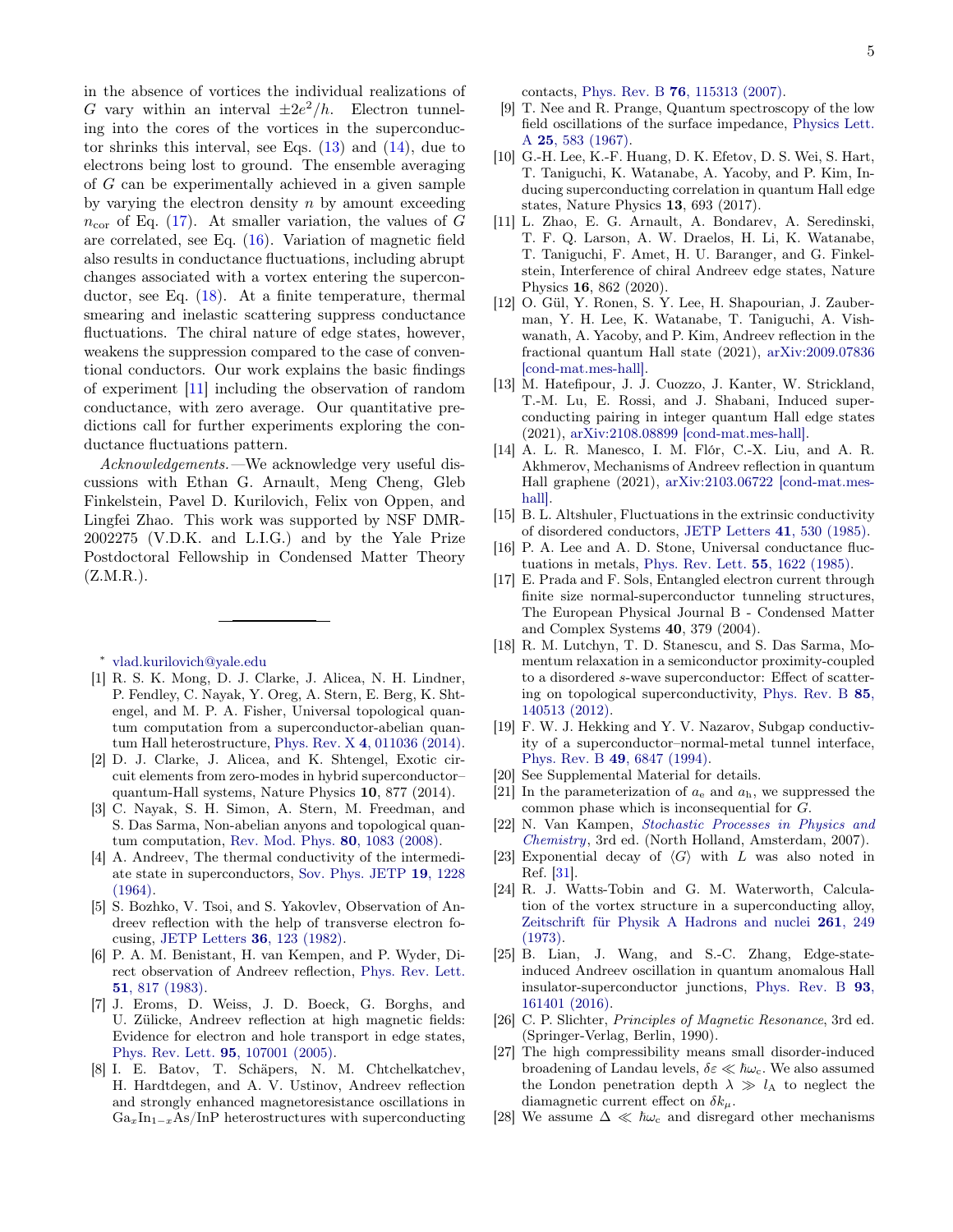controlled by  $E/(\hbar\omega_{\rm c})$ .

- [29] A. Imambekov, T. L. Schmidt, and L. I. Glazman, Onedimensional quantum liquids: Beyond the Luttinger liquid paradigm, Rev. Mod. Phys. 84, 1253 (2012).
- [30] C. L. Kane and M. P. A. Fisher, Impurity scattering and transport of fractional quantum Hall edge states, Phys.

Rev. B 51, 13449 (1995).

[31] J.-X. Zhang and C.-X. Liu, Disordered quantum transport in quantum anomalous Hall insulatorsuperconductor junctions, Physical Review B 102, 144513 (2020).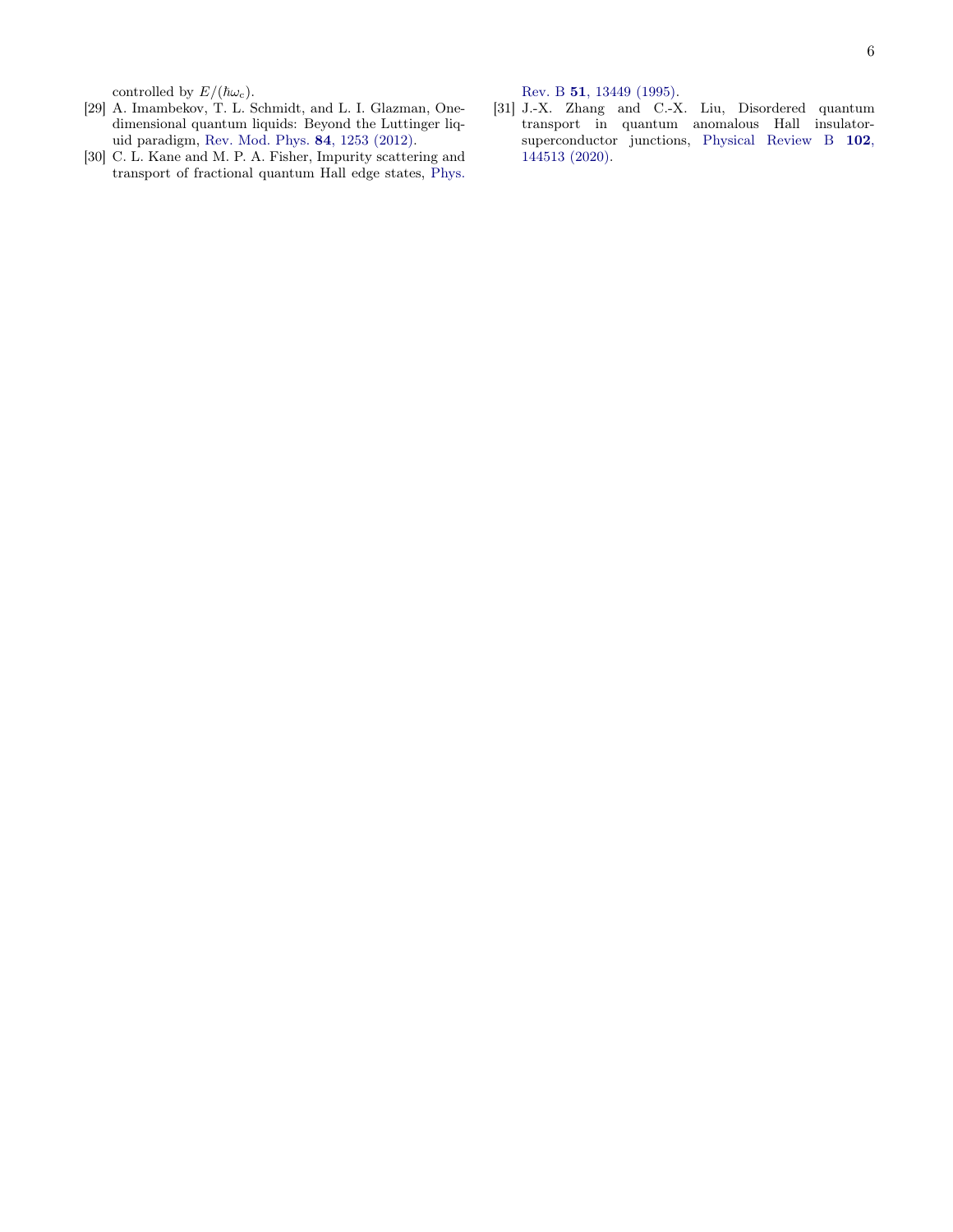## Supplemental Material for "Disorder in Andreev reflection of a quantum Hall edge"

Vladislav D. Kurilovich,<sup>1</sup> Zachary M. Raines,<sup>1</sup> and Leonid I. Glazman<sup>1</sup>

 $1$  Department of Physics, Yale University, New Haven, CT 06520, USA

### S.I. DERIVATION OF  $1/l_A$ , EQ. (8)

In this section, we present details of the derivation of Eq. (8). We start with the obtained in the main text expression for the Andreev amplitude, see Eq. (7). For convenience, we reproduce it here:

$$
A_{\rm h} = -\frac{(\partial_y \Phi)^2 t^2}{v} \int_0^L dx_1 dx_2 e^{ik_\mu(x_1+x_2)} \partial_{y_1 y_2}^2 \mathcal{G}_{\rm he}(x_1, x_2), \tag{S1}
$$

(we remind that  $\mathcal{G}_{he}(x_1, x_2) \equiv \mathcal{G}_{he}(\mathbf{r}_1, \mathbf{r}_2 | E = 0)|_{y_1, z_2, z_1, z_0}$  is the anomalous Green's function of the superconductor). For calculations, it is convenient to choose a gauge in which the vector potential vanishes at the interface between the superconductor and the 2DEG. In this gauge, the wave vector  $k_{\mu}$  in Eq. (S1) is related to the distance  $y_c$  between the cyclotron orbit center and the interface:  $k_{\mu} = y_c/l_B^2$ , where  $l_B = \sqrt{c/eB}$  is the magnetic length (throughout the supplement, we work in units with  $\hbar = 1$ ). At  $\nu = 2$ , we can thus estimate

$$
k_{\mu} \lesssim 1/l_B. \tag{S2}
$$

For simplicity, we first consider a type I superconductor. In this case, the vector potential vanishes not only at the interface but everywhere in the superconductor. We describe the superconductor with the standard BCS Hamiltonian:

$$
H_{\rm SC} = \sum_{\sigma} \int d^3 r \,\chi_{\sigma}^{\dagger}(\mathbf{r}) \Big[ -\frac{\partial_{\mathbf{r}}^2}{2m} - \mu + U(\mathbf{r}) \Big] \chi_{\sigma}(\mathbf{r}) + \int d^3 r \,\Delta(\chi_{\uparrow}^{\dagger}(\mathbf{r}) \chi_{\downarrow}^{\dagger}(\mathbf{r}) + \chi_{\downarrow}(\mathbf{r}) \chi_{\uparrow}(\mathbf{r})). \tag{S3}
$$

Here  $\chi_{\sigma}(\mathbf{r})$  is an annihilation operator for an electron with spin  $\sigma$ , m is the effective mass,  $\mu$  is the chemical potential, and  $\Delta$  is the superconducting order parameter.  $U(r)$  is the disorder potential, which we assume to be a Gaussian random variable with a short-ranged correlation function,

$$
\langle U(\mathbf{r})U(\mathbf{r}')\rangle = \frac{1}{2\pi\nu_{\rm M}\tau_{\rm mfp}}\delta(\mathbf{r}-\mathbf{r}').
$$
\n(S4)

We parameterized the correlation function by the normal-state density of states in the metal  $\nu_M$  and the electron mean free time  $\tau_{\text{mfp}}$ . We assume that the superconductor is "dirty",  $\Delta \cdot \tau_{\text{mfp}} \ll 1$ .

Let us now compute the average probability of the Andreev reflection (our approach is similar in spirit to that in Ref. S1). Using Eq. (S1), we first represent  $\langle |A_h|^2 \rangle$  as

$$
\langle |A_{\rm h}|^2 \rangle = \frac{(\partial_y \Phi)^4 t^4}{v^2} \int_0^L dx_1 dx_2 dx_3 dx_4 e^{ik_\mu(x_1+x_2)} e^{-ik_\mu(x_3+x_4)} \partial_{y_1,y_2}^2 \partial_{y_3,y_4}^2 \langle \langle \mathcal{G}_{\rm he}(\mathbf{r}_1,\mathbf{r}_2|0) \cdot \mathcal{G}_{\rm eh}(\mathbf{r}_4,\mathbf{r}_3|0) \rangle \rangle |_{y_\alpha,z_\alpha=0}.\tag{S5}
$$

On the right hand side, we replaced the average by its irreducible component. This is possible because  $\langle A_h \rangle = 0$ (see discussion in the main text). The superconductor Green's functions in Eq. (S5) can be expressed in terms of the retarded Green's function  $\mathcal{G}_{\mathbb{N}}^{\mathbb{R}}$  of the metal in the normal state:

$$
\mathcal{G}(\mathbf{r}_1, \mathbf{r}_2 | E) = \int \frac{d\epsilon}{\Delta^2 - E^2 + \epsilon^2} \begin{pmatrix} E + \epsilon & \Delta \\ \Delta & E - \epsilon \end{pmatrix} \frac{1}{\pi} \operatorname{Im} \mathcal{G}_N^R(\mathbf{r}_1, \mathbf{r}_2 | \epsilon).
$$
 (S6)

Substituting this relation with  $E = 0$  into Eq. (S5) we obtain

$$
\langle |A_{\mathbf{h}}|^2 \rangle = \frac{(\partial_y \Phi)^4 t^4}{\pi^2 v^2} \int_0^L dx_1 dx_2 dx_3 dx_4 e^{ik_\mu(x_1+x_2)} e^{-ik_\mu(x_3+x_4)} \int \frac{\Delta d\epsilon}{\Delta^2 + \epsilon^2} \frac{\Delta d\epsilon'}{\Delta^2 + \epsilon'^2} \times \partial_{y_1, y_2}^2 \partial_{y_3, y_4}^2 \langle \langle \text{Im} \mathcal{G}_{\mathbf{N}}^{\mathbf{R}}(\mathbf{r}_1, \mathbf{r}_2 | \epsilon) \cdot \text{Im} \mathcal{G}_{\mathbf{N}}^{\mathbf{R}}(\mathbf{r}_4, \mathbf{r}_3 | \epsilon') \rangle \rangle \Big|_{y_\alpha, z_\alpha = 0}.
$$
\n(S7)

Let us focus on the averaged-over-disorder product of the Green's functions in the above expression. We can represent this product as

$$
\langle \langle \operatorname{Im} \mathcal{G}_{\rm N}^{\rm R}(\boldsymbol{r}_1, \boldsymbol{r}_2 | \epsilon) \cdot \operatorname{Im} \mathcal{G}_{\rm N}^{\rm R}(\boldsymbol{r}_4, \boldsymbol{r}_3 | \epsilon') \rangle \rangle = \frac{1}{2} \operatorname{Re} \big[ \langle \langle \mathcal{G}_{\rm N}^{\rm R}(\boldsymbol{r}_1, \boldsymbol{r}_2 | \epsilon) \cdot \mathcal{G}_{\rm N}^{\rm A}(\boldsymbol{r}_4, \boldsymbol{r}_3 | \epsilon') \rangle \rangle - \langle \langle \mathcal{G}_{\rm N}^{\rm R}(\boldsymbol{r}_1, \boldsymbol{r}_2 | \epsilon) \cdot \mathcal{G}_{\rm N}^{\rm R}(\boldsymbol{r}_4, \boldsymbol{r}_3 | \epsilon') \rangle \rangle \big], \quad (S8)
$$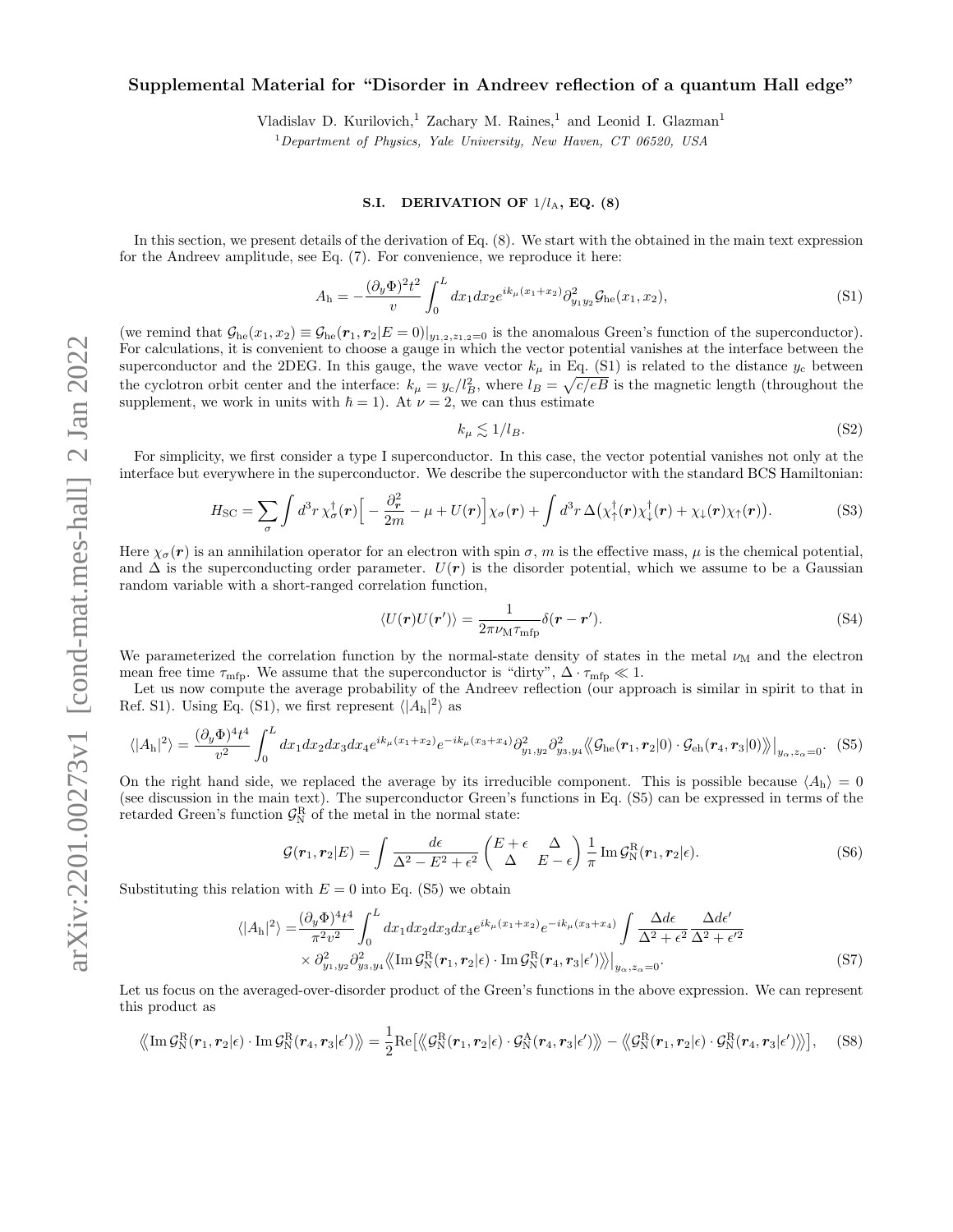where  $\mathcal{G}_{N}^{A}$  is the advanced normal state Green's function. We will see below that the contribution of the first term to  $\langle |A_h|^2 \rangle$  is determined by long diffusive electron trajectories of size ~ ξ (ξ is the superconducting coherence length). On the other hand, the contribution of the second term is determined by trajectories of length  $\leq \lambda_F$  only  $(\lambda_F$  is the Fermi wave length in the superconductor). This means that the latter contribution is small compared to the one produced by the first term in Eq. (S8). In what follows we neglect the second term.

The average  $\langle \mathcal{G}_{N}^{R} \cdot \mathcal{G}_{N}^{A} \rangle$  can be expressed in terms of the normal-state diffuson and Cooperon [S2]. Using Eq. (S4) and neglecting small corrections that have a relative magnitude  $\sim \lambda_F/l_{\rm mfp} \ll 1$  (with  $l_{\rm mfp} = v_F \tau_{\rm mfp}$  being the mean free path), we represent  $\langle \! \langle \mathcal{G}_{\rm N}^{\rm R} \cdot \mathcal{G}_{\rm N}^{\rm A} \rangle \! \rangle$  as

$$
\langle \mathcal{G}_{N}^{R}(\boldsymbol{r}_{1},\boldsymbol{r}_{2}|\epsilon) \cdot \mathcal{G}_{N}^{A}(\boldsymbol{r}_{4},\boldsymbol{r}_{3}|\epsilon') \rangle \rangle = \frac{1}{2\pi\nu_{M}\tau_{mfp}^{2}} \int d^{3}rd^{3}r' \langle \mathcal{G}_{N}^{R}(\boldsymbol{r}_{1},\boldsymbol{r}|\epsilon) \rangle \langle \mathcal{G}_{N}^{A}(\boldsymbol{r},\boldsymbol{r}_{3}|\epsilon') \rangle \mathcal{D}_{D}(\boldsymbol{r},\boldsymbol{r}'|\epsilon-\epsilon') \langle \mathcal{G}_{N}^{A}(\boldsymbol{r}_{4},\boldsymbol{r}'|\epsilon') \rangle \langle \mathcal{G}_{N}^{R}(\boldsymbol{r}',\boldsymbol{r}_{2}|\epsilon) \rangle \qquad (S9)
$$

$$
+ \frac{1}{2\pi\nu_{M}\tau_{mfp}^{2}} \int d^{3}rd^{3}r' \langle \mathcal{G}_{N}^{R}(\boldsymbol{r}_{1},\boldsymbol{r}|\epsilon) \rangle \langle \mathcal{G}_{N}^{A}(\boldsymbol{r},\boldsymbol{r}_{4}|\epsilon') \rangle \mathcal{D}_{C}(\boldsymbol{r},\boldsymbol{r}'|\epsilon-\epsilon') \langle \mathcal{G}_{N}^{A}(\boldsymbol{r}_{3},\boldsymbol{r}'|\epsilon') \rangle \langle \mathcal{G}_{N}^{R}(\boldsymbol{r}',\boldsymbol{r}_{2}|\epsilon) \rangle. \qquad (S10)
$$

Here functions  $\mathcal{D}_D(\mathbf{r}, \mathbf{r}' | \epsilon - \epsilon')$  and  $\mathcal{D}_C(\mathbf{r}, \mathbf{r}' | \epsilon - \epsilon')$  are the diffuson and the Cooperon, respectively. The magnetic field does not penetrate a type I superconductor, so  $\mathcal{D}_D(\mathbf{r}, \mathbf{r}' | \epsilon - \epsilon') = \mathcal{D}_C(\mathbf{r}, \mathbf{r}' | \epsilon - \epsilon')$  in this case. In the time domain,  $\mathcal{D}_{\mathrm{D}}(\mathbf{r}, \mathbf{r}' | t)$  satisfies the diffusion equation [S2],

$$
(\partial_t - D\partial_r^2)\mathcal{D}_D(\mathbf{r}, \mathbf{r}' | t) = \delta(t)\delta(\mathbf{r} - \mathbf{r}'),
$$
\n(S11)

with the boundary condition corresponding to the vanishing of the probability current at the metal's surface. Here  $D = v_F l_{\text{mfp}}/3$  is the diffusion constant.

At relevant energies  $\epsilon - \epsilon' \sim \Delta$ , the diffuson  $\mathcal{D}_D(r, r'|\epsilon - \epsilon')$  varies at a length scale of the order of  $\xi$ . The latter satisfies  $\xi \gg l_{\text{mfp}}$  for a dirty superconductor. At the same time, the average Green's functions decay at a distance ~  $l_{\text{mfp}}$ . This means that in Eqs. (S9) and (S10) the argument r of  $\mathcal{D}_{\text{D}}$  and  $\mathcal{D}_{\text{C}}$  is close to  $r_1$  and the argument r' is close to  $r_2$ . Consequently, we can approximate  $\langle \! \langle \mathcal{G}_{\text{N}}^{\text{R}} \cdot \mathcal{G}_{\text{N}}^{\text{A}} \rangle \! \rangle$  as

$$
\langle\!\langle \mathcal{G}_{\mathrm{N}}^{\mathrm{R}}(\boldsymbol{r}_1,\boldsymbol{r}_2|\epsilon)\cdot\mathcal{G}_{\mathrm{N}}^{\mathrm{A}}(\boldsymbol{r}_4,\boldsymbol{r}_3|\epsilon')\rangle\!\rangle=2\pi\nu_{\mathrm{M}}\,\mathcal{D}_{\mathrm{D}}(\boldsymbol{r}_1,\boldsymbol{r}_2|\epsilon-\epsilon')[V(\boldsymbol{r}_1,\boldsymbol{r}_3)V(\boldsymbol{r}_2,\boldsymbol{r}_4)+V(\boldsymbol{r}_1,\boldsymbol{r}_4)V(\boldsymbol{r}_2,\boldsymbol{r}_3)],\tag{S12}
$$

where we abbreviated

$$
V(\mathbf{r}_1, \mathbf{r}_3) = \frac{1}{2\pi\nu_{\rm M}\tau_{\rm mfp}} \int d^3r \, \langle \mathcal{G}_{\rm N}^{\rm R}(\mathbf{r}_1, \mathbf{r}|\epsilon) \rangle \langle \mathcal{G}_{\rm N}^{\rm A}(\mathbf{r}, \mathbf{r}_3|\epsilon') \rangle. \tag{S13}
$$

Combining Eqs. (S7), (S8), and (S12), we obtain the following expression for  $\langle |A_h|^2 \rangle$ :

$$
\langle |A_{\mathbf{h}}|^2 \rangle = \frac{\nu_{\mathbf{M}} (\partial_y \Phi)^4 t^4}{\pi v^2} \int_0^L dx_1 dx_2 dx_3 dx_4 e^{ik_\mu(x_1+x_2)} e^{-ik_\mu(x_3+x_4)} \int \frac{\Delta d\epsilon}{\Delta^2 + \epsilon^2} \frac{\Delta d\epsilon'}{\Delta^2 + \epsilon'^2} \times \text{Re} \mathcal{D}_{\mathbf{D}}(x_1, x_2 | \epsilon - \epsilon') \partial_{y_1, y_2}^2 \partial_{y_3, y_4}^2 [V(\mathbf{r}_1, \mathbf{r}_3) V(\mathbf{r}_2, \mathbf{r}_4) + V(\mathbf{r}_1, \mathbf{r}_4) V(\mathbf{r}_2, \mathbf{r}_3)] \big|_{y_\alpha, z_\alpha = 0},
$$
\n(S14)

where  $\mathcal{D}_{\mathrm{D}}(x_1, x_2 | \epsilon - \epsilon') \equiv \mathcal{D}_{\mathrm{D}}(\mathbf{r}_1, \mathbf{r}_2 | \epsilon - \epsilon')|_{y_{1,2}, z_{1,2}=0}.$ 

So far, we have been focusing on the case of a type I superconductor. Type II superconductor is different in that it admits magnetic field B. The field affects functions  $\mathcal{D}_D$  and  $\mathcal{D}_C$  leading to additional phase factors in them. At relevant distances ∼ ξ the corresponding phases can be estimated as  $~\sim B\xi^2/\phi_0~\sim B/H_{c2}$  ( $\phi_0$  is the flux quantum and  $H_{c2}$  is the upper critical field). We see that for fields  $B \ll H_{c2}$  the phases are small and can be disregarded. This means the derived at  $B = 0$  Eq. (S14) is also applicable for the case of a type II superconductor in the regime  $B \ll H_{c2}$ . The same holds for all of the results presented in the remainder of the section.

Let us proceed with the derivation of  $1/l_A$ . Functions V in Eq. (S14) stipulate  $r_1 \approx r_3$ ,  $r_2 \approx r_4$  in the diffuson's contribution and  $r_1 \approx r_4$ ,  $r_2 \approx r_3$  in the Cooperon's contribution. By making a direct calculation of the integral in Eq.  $(S13)$ , we find for the combination of functions V in Eq.  $(S14)$ :

$$
\partial_{y_1, y_2}^2 \partial_{y_3, y_4}^2 [V(\mathbf{r}_1, \mathbf{r}_3) V(\mathbf{r}_2, \mathbf{r}_4) + V(\mathbf{r}_1, \mathbf{r}_4) V(\mathbf{r}_2, \mathbf{r}_3)] \Big|_{y_\alpha, z_\alpha = 0}
$$
  
=  $(\pi p_F)^2 [\delta(x_1 - x_3) \delta(x_2 - x_4) + \delta(x_1 - x_4) \delta(x_2 - x_3)],$  (S15)

where  $p_F$  is the Fermi momentum of the superconductor. The delta-functions in this expression should be interpreted as peaks of width  $\sim \lambda_F$ . With the help of Eq. (S15), we can rewrite Eq. (S14) as

$$
\langle |A_{\mathbf{h}}|^2 \rangle = \frac{2\pi\nu_{\mathbf{M}}(\partial_y \Phi)^4 t^4 p_F^2}{v^2} \int_0^L dx_1 dx_2 \int \frac{\Delta d\epsilon}{\Delta^2 + \epsilon^2} \frac{\Delta d\epsilon'}{\Delta^2 + \epsilon'^2} \text{Re}\,\mathcal{D}_{\mathbf{D}}(x_1, x_2 | \epsilon - \epsilon'). \tag{S16}
$$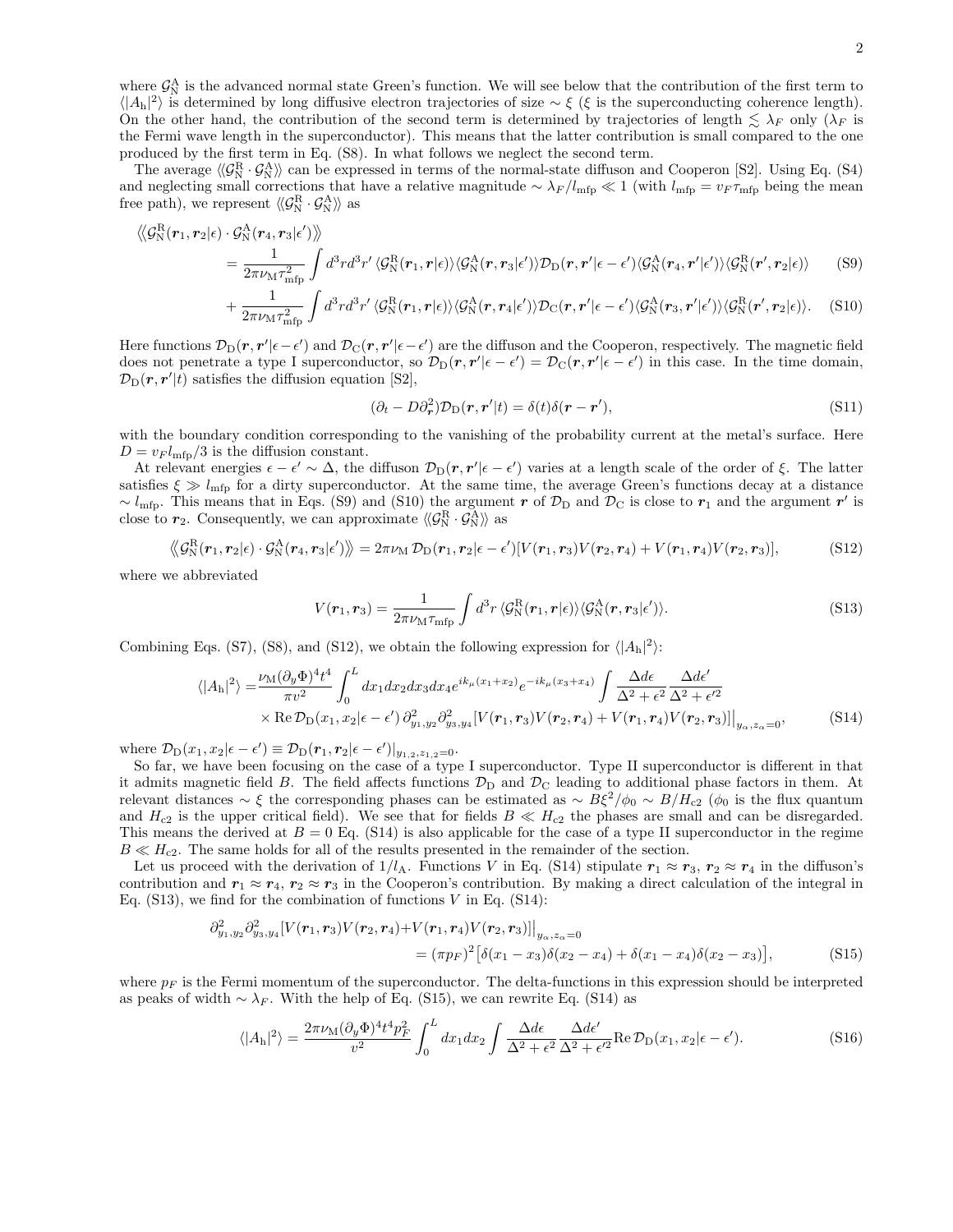The expression for  $\mathcal{D}_D(x_1, x_2|\epsilon - \epsilon')$  is sensitive to a particular geometry of the considered device. We will assume that the width of the superconducting film exceeds  $\xi$ . In this case, the film can be regarded as being three-dimensional for diffusion. We then find:

$$
\mathcal{D}_{\mathcal{D}}(x_1, x_2 | \epsilon - \epsilon') = 2 \int_0^{+\infty} \frac{dt}{(4\pi Dt)^{3/2}} e^{-i(\epsilon - \epsilon')t - \frac{(x_1 - x_2)^2}{4Dt}} \tag{S17}
$$

(the factor of 2 results from the boundary condition for Eq. (S11)). Using this expression, one can easily show that

$$
\int \frac{\Delta d\epsilon}{\Delta^2 + \epsilon^2} \frac{\Delta d\epsilon'}{\Delta^2 + \epsilon'^2} \text{Re} \, \mathcal{D}_D(x_1, x_2 | \epsilon - \epsilon') = \frac{\pi}{2D|x_1 - x_2|} e^{-|x_1 - x_2|/\xi}, \qquad \xi = \sqrt{\frac{D}{2\Delta}}.
$$
\n(S18)

We will assume that the length of the proximitized segment exceeds the coherence length,  $L \gg \xi$ . Then, using Eq. (S18) in Eq. (S16) we obtain

$$
\langle |A_{\mathbf{h}}|^2 \rangle = \frac{2\pi^2 \nu_{\mathbf{M}} (\partial_y \Phi)^4 t^4 p_F^2}{v^2 D} \int_0^{+\infty} \frac{dx}{x} e^{-x/\xi} \cdot L = \frac{2\pi^2 \nu_{\mathbf{M}} (\partial_y \Phi)^4 t^4 p_F^2}{v^2 D} \ln \frac{\xi}{l_{\text{mfp}}} \cdot L. \tag{S19}
$$

In the latter equality, we regularized the logarithmic divergence at small distances by the mean free path  $l_{\text{mfp}}$ , i.e., by the length scale at which the diffusive behavior ceases.

Finally, it is convenient to express the factor in front of the logarithm in Eq. (S19) in terms of the normalstate conductivity of the metal  $\sigma = 2e^2 \nu_M D$ , and of the conductance per unit length of the interface  $g =$  $2\pi^2 G_Q t^2 (\partial_y \Phi)^2 \nu_{\text{QH}} \nu_{\text{M}} p_F$  (here  $\nu_{\text{QH}} = (2\pi v)^{-1}$  is the density of edge states per spin projection and  $G_Q = e^2/\pi$ ). In this way we obtain Eq. (8) of the main text.

# S.II. DERIVATION OF  $\langle \Theta^2 \rangle$  for the forward scattering phase  $\Theta$

Here we present the derivation of  $\langle \Theta^2 \rangle$  for the forward scattering phase  $\Theta$  accumulated by an electron across a short proximitized segment. We can obtain an expression for  $\Theta$  similarly to how we found the amplitude  $A_h$ , see Eq. (7) of the main text. By treating  $H_{\text{prox}}$  in Eq. (3) as a perturbation, we find:

$$
\Theta = \frac{(\partial_y \Phi)^2 t^2}{v} \int_0^L dx_1 dx_2 e^{ik_\mu (x_1 - x_2)} \partial_{y_1 y_2}^2 \mathcal{G}_{ee}(x_1, x_2).
$$
\n(S20)

Here  $\mathcal{G}_{ee}(x_1, x_2) = \mathcal{G}_{ee}(\mathbf{r}_1, \mathbf{r}_2 | E = 0)|_{y_1, y_2, z_1, z = 0}$  is the normal component of the superconductor Green's function. It is easy to verify using Eq. (S6) at  $E = 0$  that  $\langle \Theta \rangle = 0$ . An expression for  $\langle \Theta^2 \rangle$  can be obtained similarly to how we found  $\langle |A_h|^2 \rangle$ . A counterpart of Eq. (S14) is

$$
\langle \Theta^2 \rangle = \frac{2\pi \nu_{\rm M} (\partial_y \Phi)^4 t^4 p_F^2}{v^2} \int_0^L dx_1 dx_2 dx_3 dx_4 e^{ik_\mu(x_1 - x_2)} e^{-ik_\mu(x_3 - x_4)} \int \frac{\epsilon d\epsilon}{\Delta^2 + \epsilon^2} \frac{\epsilon' d\epsilon'}{\Delta^2 + \epsilon'^2} \times \text{Re} \mathcal{D}_{\rm D}(x_1, x_2 | \epsilon - \epsilon') \left[ \delta(x_1 - x_3) \delta(x_2 - x_4) + \delta(x_1 - x_4) \delta(x_2 - x_3) \right],
$$
\n(S21)

where we also used Eq. (S15) for functions V. Using Eq. (S17) for  $\mathcal{D}_D(x_1, x_2 | \epsilon - \epsilon')$ , we can rewrite the above expression as

$$
\langle \Theta^2 \rangle = \frac{\pi^2 \nu_\text{M} (\partial_y \Phi)^4 t^4 p_F^2}{2v^2 D} \int_0^L \frac{dx_1 dx_2}{|x_1 - x_2|} e^{-|x_1 - x_2|/\xi} \left[ 1 + \cos[2k_\mu (x_1 - x_2)] \right]. \tag{S22}
$$

The distance between points  $x_1$  and  $x_2$  here does not exceed the coherence length  $\xi$ . The latter satisfies  $\xi \ll l_B \lesssim |k_\mu|^{-1}$ for a type II superconductor in field  $B \ll H_{c2}$ . These estimates mean that the argument of cosine in Eq. (S22) is small, allowing one to approximate  $\cos[2k_{\mu}(x_1 - x_2)] = 1$ . Then, the right hand side of Eq. (S22) becomes identical to that of Eq. (S19) for  $\langle |A_h|^2 \rangle$ . As a result, we obtain

$$
\langle \Theta^2 \rangle = \frac{L}{l_A},\tag{S23}
$$

where  $l_A$  is given by Eq. (8) of the main text.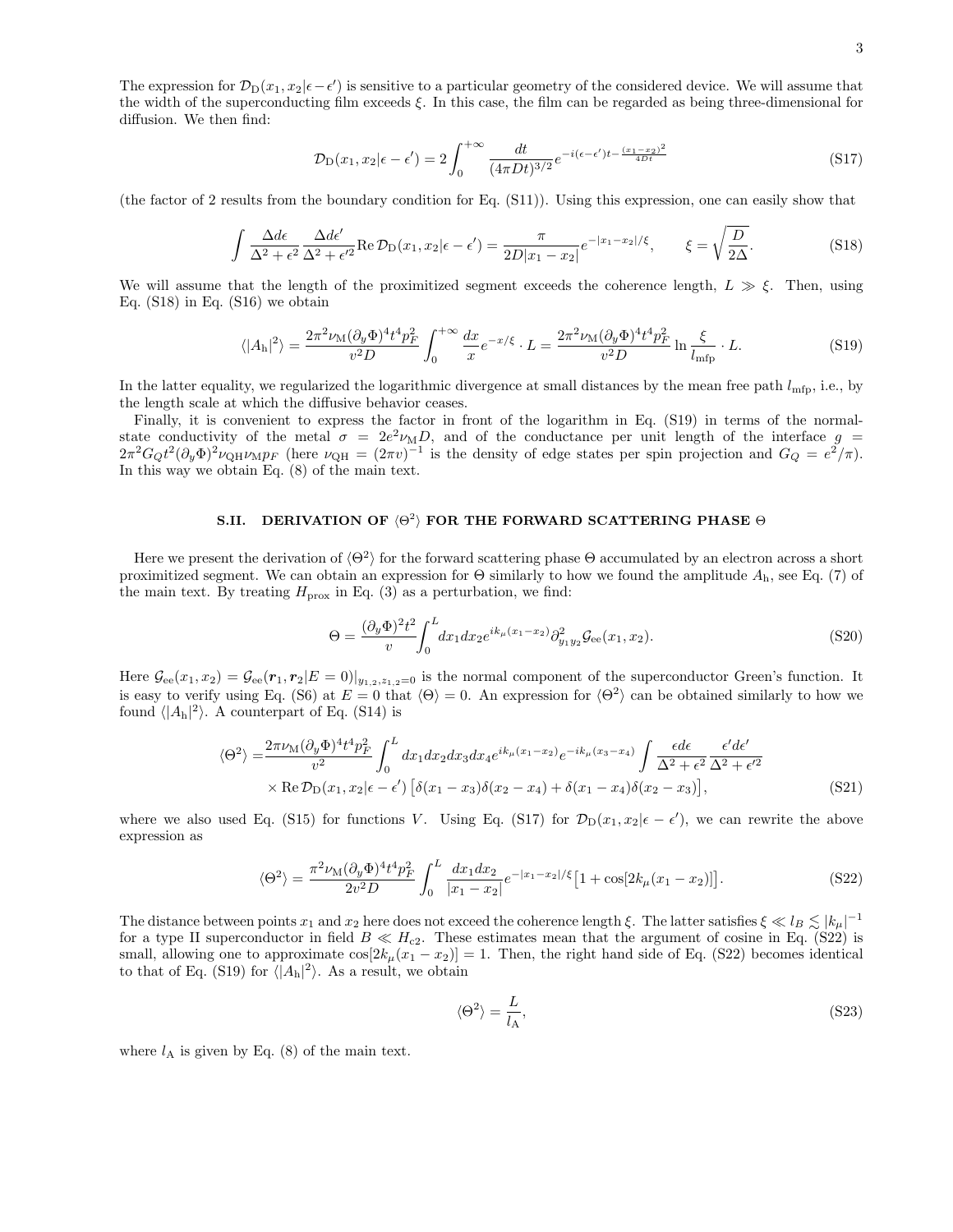### S.III. DERIVATION OF THE CONDUCTANCE CORRELATION FUNCTION

Here we present the derivation of the conductance correlation function  $C(\delta n, \delta B) = \langle G(n, B) \cdot G(n + \delta n, B + \delta B) \rangle$ , which we use to obtain Eqs. (16) and (17) of the main text.

To start with, we briefly discuss the main mechanism leading to the loss of correlation between the values of G at parameters  $(n, B)$  and  $(n + \delta n, B + \delta B)$ , respectively. Firstly, the variation  $(\delta n, \delta B)$  shifts the Fermi momentum of chiral electrons by  $\delta k_{\mu}(\delta n, \delta B)$ . As discussed after Eq. (15) of the main text, this affects the phases of the Andreev amplitudes  $\alpha(x)$ . The phases are also affected by the change in the diamagnetic current flowing along the superconductor's surface. The two effects can be accounted for by adding the phase factor to the Andreev amplitude,  $\alpha(x) \to \alpha(x)e^{2i\delta k_{\mu}^{(\text{tot})}x}$ , where  $\delta k_{\mu}^{(\text{tot})} = \delta k_{\mu} - \frac{1}{2}\delta(\partial_x\varphi)$  and  $\partial_x\varphi$  is the gradient of the order parameter phase associated with the diamagnetic current. The variation  $(\delta n, \delta B)$  also affects the magnitudes  $|\alpha(x)|$  and  $|\vartheta(x)|$ . The reason is the dependence of  $\partial_y \Phi$  and v in Eqs. (S1) and (S20) on n and B. The magnitudes change as  $|\alpha(x)| \to (1 + \delta g/g)|\alpha(x)|$ and  $|\vartheta(x)| \to (1 + \delta g/g) |\vartheta(x)|$ , where we used the relation for g presented at the end of Sec. S.I.

To find  $\mathcal{C}(\delta n, \delta B)$ , we use Eq. (10) of the main text to compare the results of the wave function evolution across the proximitized segment at parameters  $(n, B)$  and  $(n + \delta n, B + \delta B)$ . We denote the components of the wave function by  $a_{\rm e}(x)$ ,  $a_{\rm h}(x)$  and  $b_{\rm e}(x)$ ,  $b_{\rm h}(x)$  for the respective sets of parameters. The corresponding evolution equations read

$$
i\frac{\partial}{\partial x}\begin{pmatrix} a_{e}(x) \\ a_{h}(x) \end{pmatrix} = \begin{pmatrix} -\vartheta(x) & \alpha^{\star}(x) \\ \alpha(x) & \vartheta(x) \end{pmatrix} \begin{pmatrix} a_{e}(x) \\ a_{h}(x) \end{pmatrix},
$$
\n(S24)

$$
i\frac{\partial}{\partial x}\begin{pmatrix}b_{\rm e}(x)\\b_{\rm h}(x)\end{pmatrix} = \left(1 + \frac{\delta g}{g}\right)\begin{pmatrix}-\vartheta(x) & \alpha^*(x)e^{-2i\delta k_{\mu}^{\text{(tot)}}x} \\ \alpha(x)e^{2i\delta k_{\mu}^{\text{(tot)}}x} & \vartheta(x)\end{pmatrix}\begin{pmatrix}b_{\rm e}(x)\\b_{\rm h}(x)\end{pmatrix}.
$$
 (S25)

We can represent  $\mathcal{C}(\delta n, \delta B)$  in terms of the wave function components as

$$
\mathcal{C}(\delta n, \delta B) = \langle \langle G^2 \rangle \rangle \frac{\langle \langle |a_{\rm h}(L)|^2 \cdot |b_{\rm h}(L)|^2 \rangle \rangle}{\langle \langle |a_{\rm h}(L)|^2 \cdot |a_{\rm h}(L)|^2 \rangle \rangle}.
$$
\n(S26)

To determine  $\langle \langle |a_{\rm h}(L)|^2 \cdot |b_{\rm h}(L)|^2 \rangle \rangle$ , we derive a system of differential equations describing the evolution with x of the correlators  $\langle \langle a_i^*(x)a_j(x) \cdot b_k^*(x)b_l(x) \rangle \rangle$ , where  $i, j, k, l = e, h$ . In fact, a closed system of equations can be obtained using Eq. (9) of the main text and following the approach described in Ref. [S3]. The system has a particularly simple form in terms of the following variables:

$$
c_0(x) = \langle \langle |a_{\mathbf{h}}(x)|^2 \cdot |b_{\mathbf{h}}(x)|^2 \rangle \rangle + e^{-2\left(1 + (1 + \frac{\delta g}{g})^2\right) \frac{x}{l_A}/4},
$$
\n
$$
c_+(x) = \text{Re}\,\langle \langle a_{\mathbf{e}}^*(x)a_{\mathbf{h}}(x) \cdot b_{\mathbf{h}}^*(x)b_{\mathbf{e}}(x) \rangle \rangle,
$$
\n(S28)

$$
c_{+}(x) = \text{Re}\,\langle\langle a_{e}^{\star}(x)a_{h}(x)\cdot b_{h}^{\star}(x)b_{e}(x)\rangle\rangle,
$$
\n(S28)

$$
c_{-}(x) = \operatorname{Im} \langle \langle a_{\mathbf{e}}^{\star}(x) a_{\mathbf{h}}(x) \cdot b_{\mathbf{h}}^{\star}(x) b_{\mathbf{e}}(x) \rangle \rangle. \tag{S29}
$$

We obtain

$$
\frac{\partial}{\partial x}\begin{pmatrix}c_0(x)\\c_+(x)\\c_-(x)\end{pmatrix} = \frac{1}{l_A}\begin{pmatrix}-2\left(1+\left(1+\frac{\delta g}{g}\right)^2\right) & 2\left(1+\frac{\delta g}{g}\right) & 0\\4\left(1+\frac{\delta g}{g}\right) & -\left(1+\left(1+\frac{\delta g}{g}\right)^2\right)-2\left(\frac{\delta g}{g}\right)^2 & 2\delta k_\mu^{(\text{tot})}l_A\\0 & -2\delta k_\mu^{(\text{tot})}l_A & -\left(1+\left(1+\frac{\delta g}{g}\right)^2\right)-2\left(\frac{\delta g}{g}\right)^2\end{pmatrix}\begin{pmatrix}c_0(x)\\c_+(x)\\c_-(x)\end{pmatrix}
$$
\n(S30)

(we also made a gauge transformation  $b_{e/h}(x) \to e^{\mp i\delta k_\mu^{(\text{tot})}x} b_{e/h}(x)$  when deriving the system). The initial conditions are  $c_0(0) = 1/4$ ,  $c_{\pm}(0) = 0$ .

Let us assume that  $\delta k_{\mu}^{(\text{tot})} l_A \ll 1$  and  $\delta g/g \ll 1$ . Under these conditions, system (S30) can be analyzed with the help of the perturbation theory. At  $\delta g = 0$  and  $\delta k_{\mu}^{(\text{tot})} = 0$ , the  $3 \times 3$  matrix on the right hand side of Eq. (S30) has<br>an eigenvalue  $\omega = 0$ . The zero eigenvalue corresponds to the steady state solution of the F Eq. (11) of the main text. The respective eigenvector is  $(1, 2, 0)^T$ . The correction to  $\omega = 0$  due to finite  $\delta k_\mu^{(\text{tot})}$  and  $\delta g$  is of the second order in these parameters:

$$
\omega = -\frac{4}{3} (\delta k_{\mu}^{(\text{tot})})^2 l_{\text{A}} - \frac{8}{3} \left(\frac{\delta g}{g}\right)^2 \frac{1}{l_{\text{A}}}.\tag{S31}
$$

Using this expression, we find the solution of system (S30) at  $x \gg l_A$ :

$$
\begin{pmatrix} c_0(x) \\ c_+(x) \\ c_-(x) \end{pmatrix} = \frac{1}{12} \begin{pmatrix} 1 \\ 2 \\ 0 \end{pmatrix} \exp\Big[-\frac{4}{3} (\delta k_{\mu}^{(\text{tot})})^2 l_A x - \frac{8}{3} \Big(\frac{\delta g}{g}\Big)^2 \frac{x}{l_A}\Big].
$$
\n
$$
(S32)
$$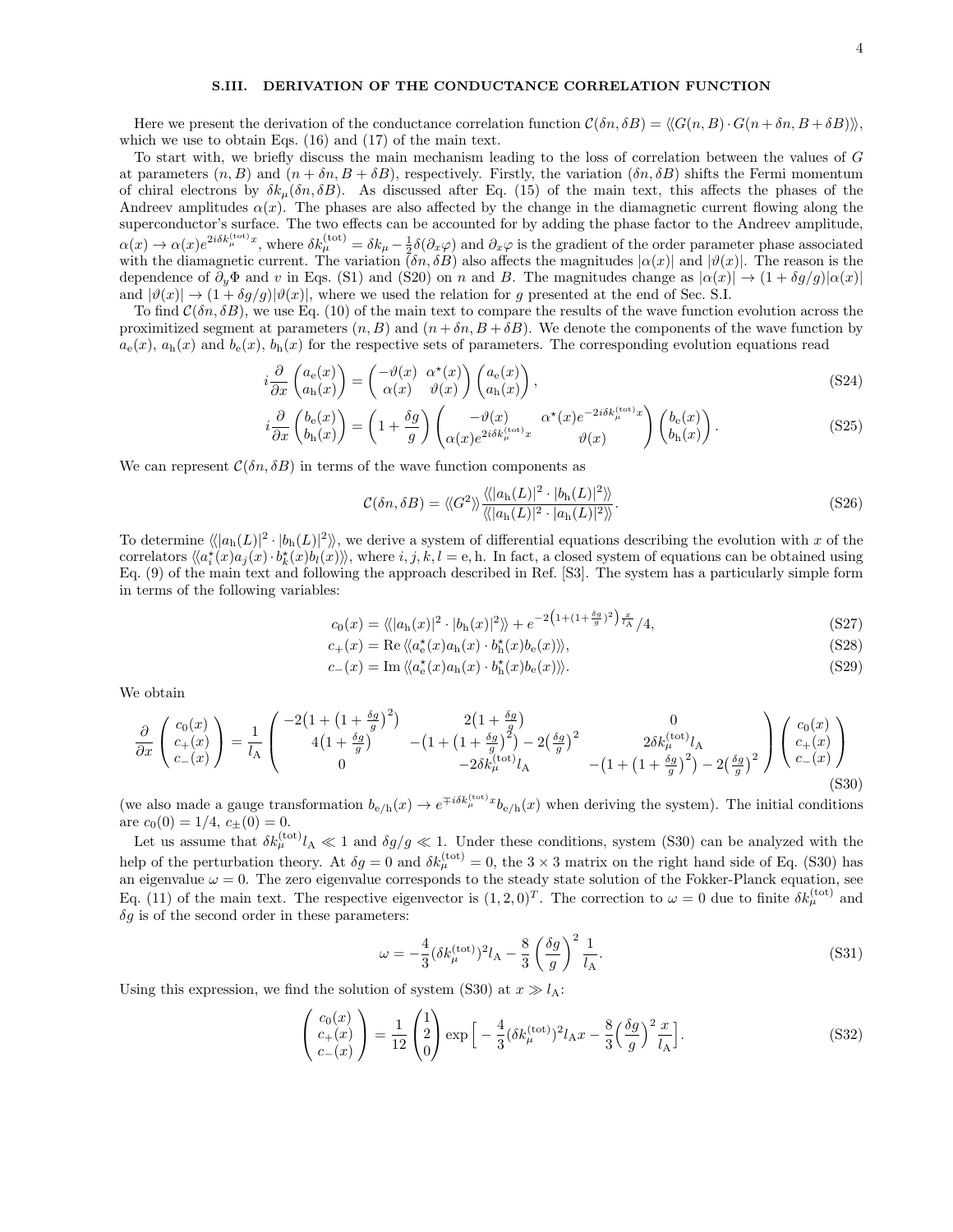Setting  $x = L$  and using Eqs. (S27) and (S26), we obtain

$$
\mathcal{C}(\delta n, \delta B) = \langle \langle G^2 \rangle \rangle \exp \left[ -\frac{4}{3} (\delta k_{\mu}^{(\text{tot})})^2 l_{\text{A}} L - \frac{8}{3} \left( \frac{\delta g}{g} \right)^2 \frac{L}{l_{\text{A}}} \right]. \tag{S33}
$$

We now apply the general result (S33) to find the conductance correlation function with density  $\mathcal{C}(\delta n)$ . The change of the wave vector  $k_{\mu}$  upon the variation  $\delta n$  can be expressed as (we recall that  $\hbar = 1$ )

$$
\delta k_{\mu} = \frac{\partial \mu}{\partial n} \frac{\delta n}{v},\tag{S34}
$$

where  $\partial \mu / \partial n$  is the inverse compressibility of the quantum Hall state. The influence of  $\delta n$  on g can be disregarded provided  $l_A \gg l_B = \sqrt{c/eB}$ . Assuming the latter condition to be satisfied, we disregard the second term in the square brackets of Eq. (S33). Then, substituting Eq. (S34) in Eq. (S33) we arrive to Eqs. (16) and (17) of the main text.

#### S.IV. DERIVATION OF EQ. (18) FOR  $C_{\text{jump}}(d)$

In this section, we present details of the derivation of Eq. (18) for the variance of the conductance jumps  $C_{\text{jump}}(d)$  $\langle (\delta G)^2 \rangle$ . We assume the proximitized segment to be long throughout the section,  $L \gg l_A$ .

To find  $C_{\text{jump}}(d)$ , we compare the results of the wave function evolution across the proximitized segment before and after a vortex has entered the superconductor. We denote the wave function components as  $a_e(x)$  and  $a_h(x)$  before the vortex entrance, and as  $b_e(x)$  and  $b_h(x)$  after it. The corresponding evolution equations are given by

$$
i\frac{\partial}{\partial x}\begin{pmatrix} a_{\rm e}(x) \\ a_{\rm h}(x) \end{pmatrix} = \begin{pmatrix} -\vartheta(x) & \alpha^*(x) \\ \alpha(x) & \vartheta(x) \end{pmatrix} \begin{pmatrix} a_{\rm e}(x) \\ a_{\rm h}(x) \end{pmatrix}, \qquad i\frac{\partial}{\partial x}\begin{pmatrix} b_{\rm e}(x) \\ b_{\rm h}(x) \end{pmatrix} = \begin{pmatrix} -\vartheta(x) & \alpha^*(x)e^{i\delta\varphi(x)} \\ \alpha(x)e^{-i\delta\varphi(x)} & \vartheta(x) \end{pmatrix} \begin{pmatrix} b_{\rm e}(x) \\ b_{\rm h}(x) \end{pmatrix}.
$$
 (S35)

Here  $\delta\varphi(x) = \pi + \arctan([x - x_v]/d)$  is the phase induced by the entered vortex (we assume that pinning in the superconductor is strong enough so that the entrance of the vortex does not affect the preexisting vortex distribution). As mentioned in the main text,  $d$  is the distance between the vortex core and the interface, and  $x<sub>v</sub>$  is the core's coordinate along the x-direction.

The variance of the conductance jumps can be expressed in terms of the wave functions components as:

$$
\mathcal{C}_{\text{jump}}(d) = 2 \langle \langle G^2 \rangle \rangle \left[ 1 - \frac{\langle \langle |a_{\text{h}}(L)|^2 \cdot |b_{\text{h}}(L)|^2 \rangle \rangle}{\langle \langle |a_{\text{h}}(L)|^2 \cdot |a_{\text{h}}(L)|^2 \rangle \rangle} \right]. \tag{S36}
$$

To find  $\langle \langle |a_{\rm h}(L)|^2 \cdot |b_{\rm h}(L)|^2 \rangle \rangle$ , we derive a system of equations for correlators  $\langle \langle a_{i}^{*}(x) a_{j}(x) \cdot b_{k}^{*}(x) b_{l}(x) \rangle \rangle$  similarly to how we did it in Sec. S.III. The system reads

$$
\frac{\partial}{\partial x}\begin{pmatrix}c_0(x)\\c_+(x)\\c_-(x)\end{pmatrix} = \frac{1}{l_A}\begin{pmatrix}-4&2&0\\4&-2&-l_A\partial_x\delta\varphi(x)\\0&l_A\partial_x\delta\varphi(x)&-2\end{pmatrix}\begin{pmatrix}c_0(x)\\c_+(x)\\c_-(x)\end{pmatrix}.
$$
(S37)

Here variable  $c_0(x) = \langle \langle |a_h(x)|^2 \cdot |b_h(x)|^2 \rangle \rangle + e^{-4x/l_A}/4$ , whereas variables  $c_{\pm}(x)$  are defined in the same way as in Eqs. (S28) and (S29).

System of equations (S37) can be solved analytically in the two limiting cases,  $d \ll l_A$  and  $d \gg l_A$ . Let us start with the former case. The condition  $d \ll l_A$  means that the kink in the superconducting phase  $\delta\varphi(x)$  is narrow. This suggests one to approximate

$$
\partial_x \delta \varphi(x) = 2\pi \cdot \frac{1}{\pi} \frac{d}{d^2 + (x - x_v)^2} \approx 2\pi \delta(x - x_v)
$$
 (S38)

in Eq. (S37). However, such an approximation is too crude. Indeed, it can be easily verified that the vector  $(c_0(x), c_+(x), c_-(x))^T$  does not change across  $x = x<sub>y</sub>$  if we replace  $\partial_x \delta \varphi(x) \to 2\pi \delta(x - x_v)$ . Thus,  $C_{\text{jump}}(d) = 0$ to the zeroth order in  $d/l_A$ .

The leading in  $d/l_A$  result for  $C_{\text{jump}}(d)$  can be obtained in the following way. First of all, we go to a rotating frame in Eq. (S37):

$$
\begin{pmatrix} c_0(x) \\ c_+(x) \\ c_-(x) \end{pmatrix} = \exp\left[\begin{pmatrix} 0 & 0 & 0 \\ 0 & 0 & -\delta\varphi(x) \\ 0 & \delta\varphi(x) & 0 \end{pmatrix}\right] \begin{pmatrix} \tilde{c}_0(x) \\ \tilde{c}_+(x) \\ \tilde{c}_-(x) \end{pmatrix}
$$
(S39)